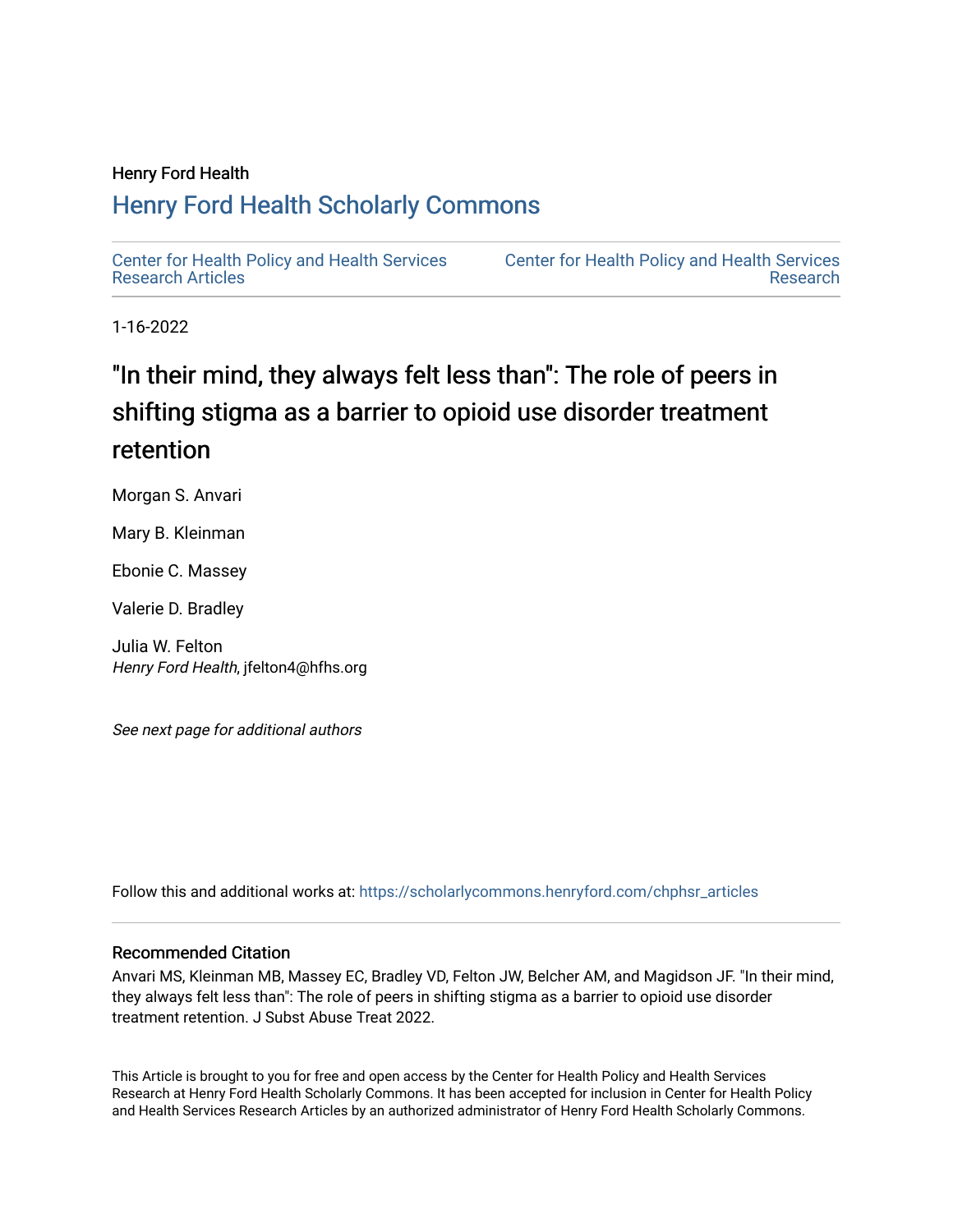### Authors

Morgan S. Anvari, Mary B. Kleinman, Ebonie C. Massey, Valerie D. Bradley, Julia W. Felton, Annabelle M. Belcher, and Jessica F. Magidson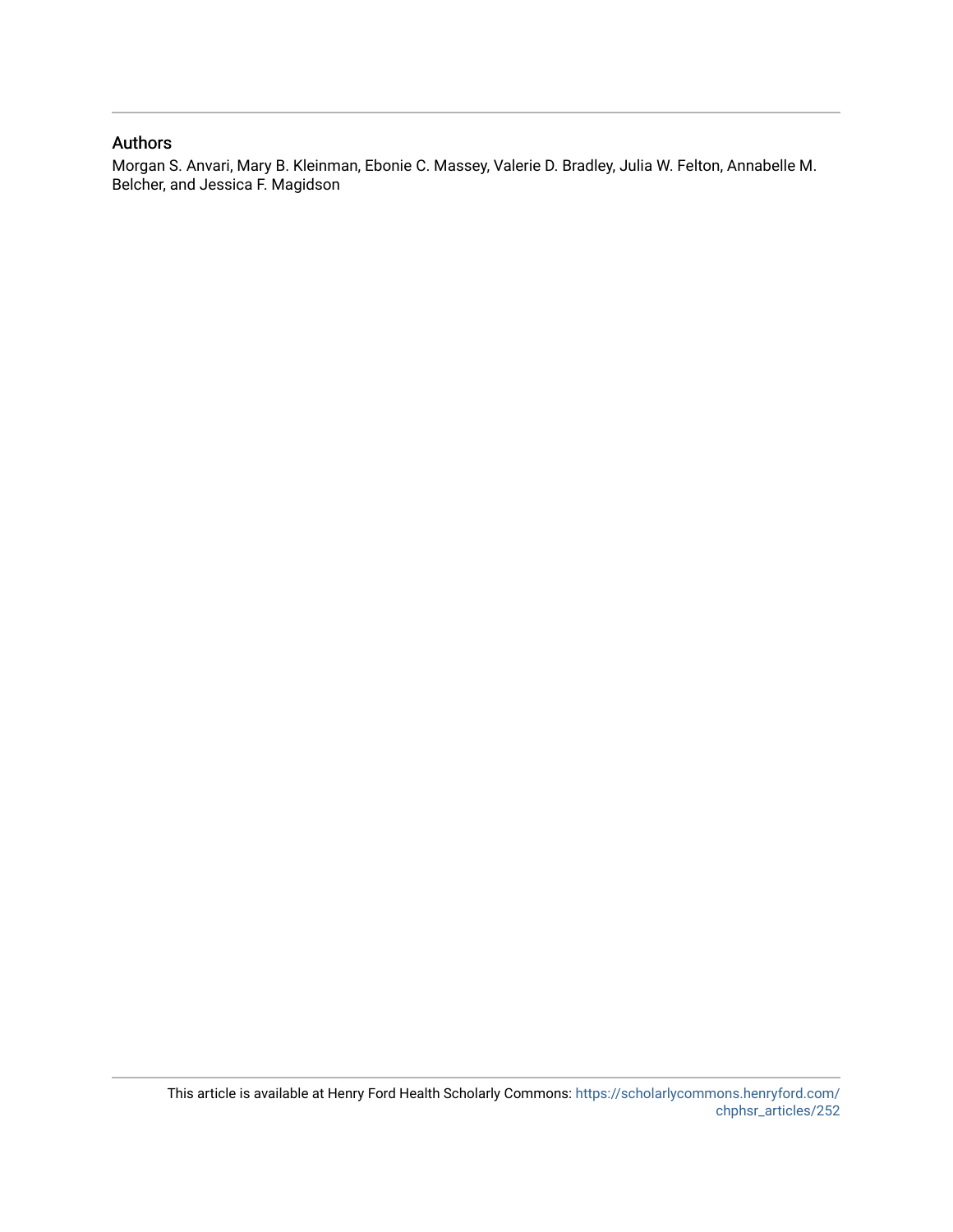[Journal of Substance Abuse Treatment xxx \(xxxx\) xxx](https://doi.org/10.1016/j.jsat.2022.108721)



Contents lists available at [ScienceDirect](www.sciencedirect.com/science/journal/07405472)

### Journal of Substance Abuse Treatment



journal homepage: [www.elsevier.com/locate/jsat](https://www.elsevier.com/locate/jsat) 

### "In their mind, they always felt less than": The role of peers in shifting stigma as a barrier to opioid use disorder treatment retention

Morgan S. Anvari<sup>a,\*</sup>, Mary B. Kleinman<sup>a</sup>, Ebonie C. Massey<sup>b</sup>, Valerie D. Bradley<sup>a</sup>, Julia W. Felton  $\mathbf{^c,}$  Annabelle M. Belcher  $\mathbf{^d,}$  Jessica F. Magidson  $\mathbf{^a}$ 

<sup>a</sup> *Department of Psychology, University of Maryland, College Park, College Park, MD, USA* 

<sup>b</sup> *Center for Substance Abuse Research (CESAR), University of Maryland, College Park, College Park, MD, USA* 

<sup>c</sup> *Center for Health Policy & Health Services Research, Henry Ford Health System, Detroit, MI, USA* 

<sup>d</sup> *Department of Psychiatry, University of Maryland, School of Medicine, Baltimore, MD, USA* 

#### ARTICLE INFO

*Keywords:*  Stigma Substance use Peer recovery specialist Opioid use disorder Medications for opioid use disorder

#### ABSTRACT

*Introduction:* A substantial, national need exists for culturally acceptable, accessible opioid use disorder (OUD) treatment. Medication for opioid use disorder (MOUD) is regarded as effective in treating OUD; however, retention in MOUD programs remains low nationally. One known barrier to MOUD retention is stigma, particularly within ethno-racial minority communities. Peer recovery specialists (PRSs), individuals with shared experience in substance use and recovery, may be particularly well suited to support patients in MOUD treatment, and may have capacity to play a key role in decreasing stigma-related barriers to MOUD retention.

*Methods:* This study used qualitative methods to solicit feedback on how patients receiving methadone treatment (MT) experience stigma (i.e., toward substance use [SU] and MT). Study staff also gathered information regarding how a PRS role may reduce stigma and improve retention in care, including barriers and facilitators to the PRS role shifting stigma. Study staff conducted semi-structured qualitative interviews and focus groups (*N* = 32) with staff and patients receiving MT at an opioid treatment program as well as PRSs in Baltimore.

*Results:* Participants identified experiences of internalized, as well as enacted and anticipated, MT and SU stigma, and described these as barriers to treatment. Participants also identified opportunities for PRSs to shift stigmarelated barriers for patients receiving MT through unique aspects of the PRS role, such as their shared lived experience.

*Conclusions:* Reducing stigma surrounding SUD and MT is critical for improving MOUD outcomes, and future research may consider how the PRS role can support this effort.

#### **1. Introduction**

An estimated 1.6 million Americans currently live with opioid use disorder (OUD; [Substance Abuse and Mental Health Services Adminis](#page-8-0)[tration, 2020](#page-8-0)). The fatality rate attributed to overdoses continues to increase during the COVID-19 pandemic—estimated opioid overdose exceeded 100,000 between April 2020 and April 2021, a staggering  $\sim$ 29% increase from the previous year [\(CDC, 2021](#page-7-0)). Opioid-related fatality rates continue to rise among ethno-racial minority populations ([Wilson, 2020;](#page-8-0) [James and Jordan, 2018\)](#page-7-0). Recent studies found a 40% increase in opioid overdose rates among Black populations compared to White counterparts between 2018 and 2019 [\(Larochelle et al., 2021](#page-7-0)). Overall increases in recent opioid overdose deaths have been greater in Black and African American communities [\(Khatri et al., 2021](#page-7-0); [Patel](#page-8-0)  [et al., 2021\)](#page-8-0).

A clear and substantial need exists for accessible, culturally aligned treatment for OUD, particularly for historically underserved, ethnoracial minority populations. Federally approved medications for opioid use disorder (MOUD), including methadone treatment (MT) and buprenorphine, are efficacious for treating OUD ([Mattick et al., 2009,](#page-8-0)  [2014\)](#page-8-0). However, retention is a persistent challenge in MOUD programs, with six-month retention rates below 50% nationally [\(Morgan et al.,](#page-8-0)  [2018; Williams et al., 2017; Williams et al., 2019\)](#page-8-0). Further, low-income, ethno-racial minorities are at the highest risk of treatment dropout ([Manhapra et al., 2017;](#page-7-0) [Samples et al., 2018;](#page-8-0) Stahler & [Mennis, 2018](#page-8-0); [Weinstein et al., 2017](#page-8-0)).

\* Corresponding author at: Department of Psychology, 4049 Campus Drive, College Park, MD 20742, USA. *E-mail address:* [manvari@umd.edu](mailto:manvari@umd.edu) (M.S. Anvari).

<https://doi.org/10.1016/j.jsat.2022.108721>

Available online 16 January 2022 0740-5472/© 2022 Elsevier Inc. All rights reserved. Received 23 June 2021; Received in revised form 31 December 2021; Accepted 11 January 2022

Please cite this article as: Morgan S. Anvari, *Journal of Substance Abuse Treatment*, https://doi.org/10.1016/j.jsat.2022.108721

Downloaded for Anonymous User (n/a) at Henry Ford Hospital / Henry Ford Health System (CS North America) from ClinicalKey.com by Elsevier on February 16, 2022. For personal use only. No other uses without permission. Copyright ©2022. Elsevier Inc. All rights reserved.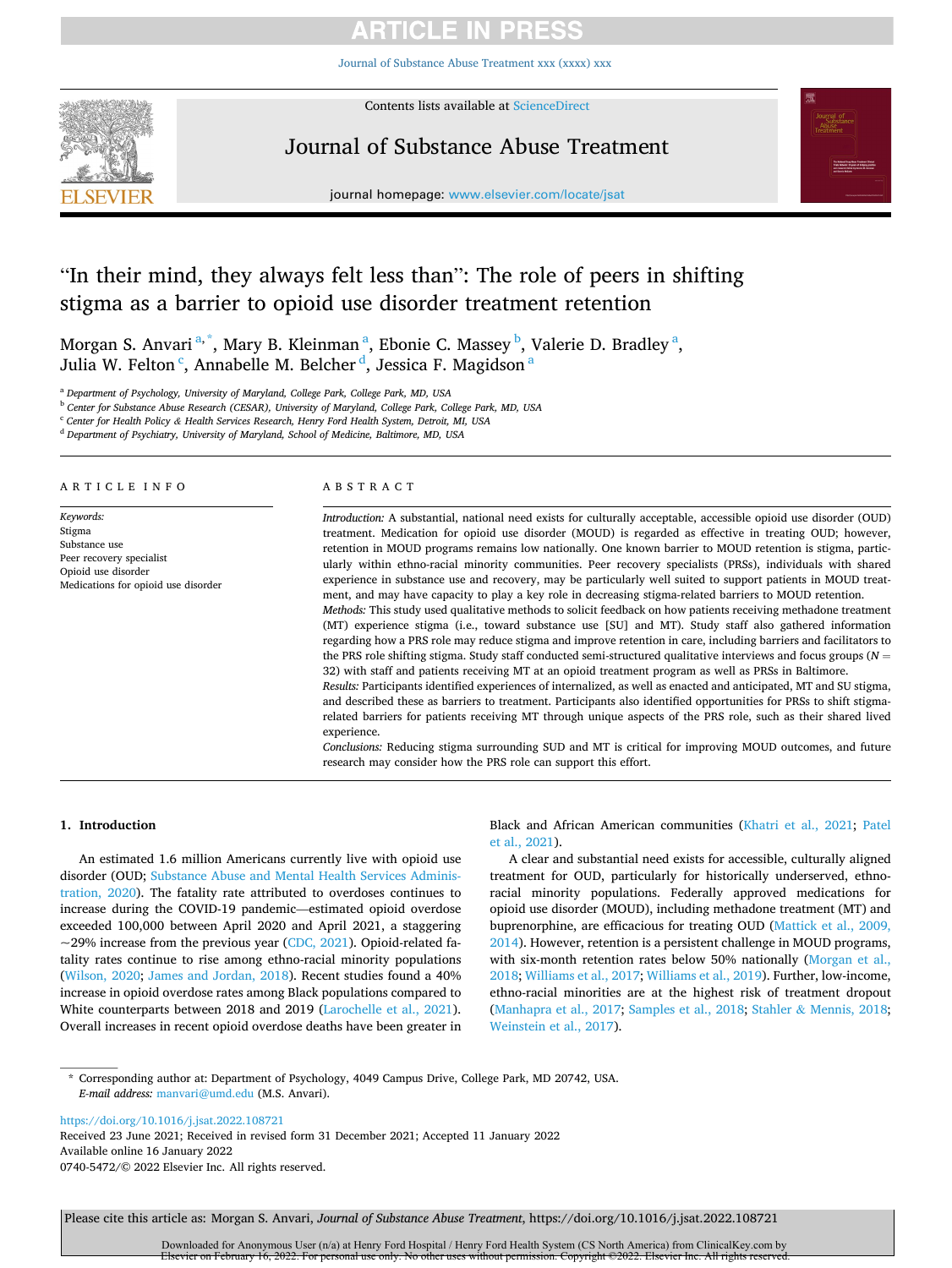#### *M.S. Anvari et al.*

Stigma—or the devaluation and discrediting associated with a personal attribute, mark, or characteristic such as race, ethnicity, or sexual minority orientation [\(Goffman, 2009\)](#page-7-0)—is a barrier to OUD treatment access and retention. Stigma surrounds both substance use disorder (SUD) more broadly ([Hammarlund et al., 2018;](#page-7-0) [Van Boekel et al., 2013\)](#page-8-0) and MOUD specifically [\(Earnshaw et al., 2013](#page-7-0); [Madden, 2019](#page-7-0)). Stigmarelated barriers to MOUD retention are particularly salient for ethnoracial minority communities [\(Brener et al., 2010](#page-7-0); [Hammarlund et al.,](#page-7-0)  [2018;](#page-7-0) [Jones et al., 2015\)](#page-7-0), where substance use has been further stigmatized and compounded by historically racist U.S. drug policies ([Hart](#page-7-0)  & [Hart, 2019; Kunins, 2020](#page-7-0)).

Theoretical frameworks of stigma conceptualize stigma as occurring through three mechanisms: internalized, enacted, and anticipated (Earnshaw & [Chaudoir, 2009](#page-7-0)). Internalized stigma refers to the degree to which someone endorses negative beliefs and feelings toward themselves, enacted stigma is one's perceived experiences of discrimination, and anticipated stigma is the degree to which people expect to experience stigma/discrimination in the future (Earnshaw & [Chaudoir, 2009](#page-7-0)). Stigma exists at multiple levels, including the individual [\(Earnshaw](#page-7-0)  [et al., 2013](#page-7-0); [Hammarlund et al., 2018\)](#page-7-0), provider, organizational, and societal levels ([Madden, 2019](#page-7-0); [Van Boekel et al., 2013\)](#page-8-0). SUD and MOUD stigmas at each of these levels and mechanisms contribute to poor OUD outcomes and poor retention in OUD care ([Earnshaw et al., 2013](#page-7-0); [Hammarlund et al., 2018; Madden, 2019](#page-7-0); [Van Boekel et al., 2013\)](#page-8-0).

Further, current stigma literature argues that researchers must examine stigmatized identities from an intersectional approach, as they do not exist in isolation but rather operate at multiple levels to shape individuals' experiences and health experiences ([Williams](#page-8-0) & Fredrick, [2015\)](#page-8-0). Stigmatized identities cannot easily be unraveled from one another and typically have an interdependent relationship [\(Turan et al.,](#page-8-0)  [2019;](#page-8-0) Williams & [Fredrick, 2015\)](#page-8-0). Thus, we must acknowledge that stigmas experienced by racial/ethnic minority individuals with OUD cannot be considered in isolation. Compounding internalized, enacted, and anticipated SUD and MOUD stigmas, low-income, minority individuals with OUD face numerous other health comorbidities, which are also often stigmatized (i.e., mental health, infectious diseaserelated), and may also experience race/ethnicity-related stigma and discrimination [\(Zerger et al., 2014\)](#page-8-0). We must consider how multiple types of health- and race-related stigmas further diminish treatment outcomes for low-income, minority individuals with OUD, particularly in the context of the devastating health disparities of COVID-19 ([Gold](#page-7-0)  [et al., 2020](#page-7-0)). Therefore, an urgent need exists to develop and evaluate innovative strategies to reduce stigma at these multiple levels among low-income, ethno-racial minority individuals to improve engagement in care.

Peer recovery specialists (PRSs), individuals with lived substance use and recovery experience, bring their shared experiences into their interactions with clients and thus may have the capacity to play a unique role in reducing stigma. Various studies have speculated that PRS engagement has decreased client SUD stigma within both their samples and communities (e.g., [Haberle et al., 2014](#page-7-0); [Walsh et al., 2008](#page-8-0)); however, studies directly measuring these effects among people with SUD are sparse. To our knowledge, only one study published to-date reported a decrease in patient internalized substance use stigma following PRS engagement [\(Vayshenker et al., 2016](#page-8-0)). While studies examining the effect of PRS contact on client experiences of both SUD and MOUD stigma have been limited to-date, PRS models may reduce stigma by sharing their lived experience, and thus normalizing the experience of living with an SUD and being in recovery [\(ASTHO, 2020\)](#page-7-0). Further, PRS engagement may buffer or protect individuals from the negative impacts of enacted stigma, based on social support theory [\(Vaux, 1988](#page-8-0)). PRSs may also have the potential to reduce stigma around different forms of treatment, such as MOUD, especially if MOUD was part of the PRS's own path to recovery. Unfortunately, however, PRSs may also perpetuate stigma if they view MOUD as a less appropriate path to recovery. Evaluating the impact that PRSs could feasibly play in the mitigation (or

perpetuation) of multiple levels of stigma, and the downstream effects this may have on patient-level treatment outcomes, including retention in OUD care, is essential.

The current study aimed to understand: (1) how stigma manifests at multiple levels (including internalized MT and SUD stigma, as well as enacted and anticipated MT and SUD stigma) among predominantly low-income, ethno-racial minority individuals in MT from various perspectives (patient, staff and PRS); and (2) how a PRS role may reduce stigma and improve retention in OUD care, including barriers and facilitators to the PRS role in shifting stigma.

#### **2. Methods**

#### *2.1. Setting*

The study team conducted this study as part of a larger parent study [NCT04248933] that was adapting and piloting a PRS-delivered behavioral intervention to support successful MT outcomes. This study took place at the University of Maryland Drug Treatment Center (UMDTC), a community-based, outpatient substance use treatment center in West Baltimore which provides MOUD, including MT. Study staff collected data between September 2019 and March 2020 and conducted analysis from December 2020 to January 2021.

#### *2.2. Participants*

Participants for this study ( $N = 32$ ) included patients currently enrolled in MT at UMDTC  $(n = 20)$ , as well as providers, staff, and PRSs (*n* = 12). A majority of participants identified as male and Black or African American (see Table 1 for demographic data and patient characteristics). UMDTC staff participants ( $n = 8$ ) included drug treatment counselors, case managers, nurses, and physicians, and PRSs  $(n = 4)$ were working in community and SUD treatment settings in Baltimore.

#### *2.3. Procedures*

We purposively sampled UMDTC staff based on their roles in patient care and program administration. We recruited PRSs working in SUD treatment and community settings in Baltimore City through networking with a PRS research collaborator and community-based organizations. We recruited patients receiving MT at UMDTC via flyers and word of

#### **Table 1**

#### Participant demographics and other characteristics.

|                                  | Patient<br>participants<br>$(n = 20)$ | Staff<br>participants<br>$(n = 7)$ | <b>PRS</b><br>participants<br>$(n = 5)$ |
|----------------------------------|---------------------------------------|------------------------------------|-----------------------------------------|
|                                  | n(%)                                  | n(%)                               | n(%)                                    |
| Race                             |                                       |                                    |                                         |
| <b>Black or African American</b> | 12 (60.0)                             | 5(71.4)                            | 4(75.0)                                 |
| White                            | 6(30.0)                               | 1(14.3)                            | 1(25.0)                                 |
| Other                            | 2(10.0)                               | 1(14.3)                            |                                         |
| Gender                           |                                       |                                    |                                         |
| Male                             | 14 (70.0)                             | 4(57.1)                            | 1(25.0)                                 |
| Female                           | 6(30.0)                               | 3(42.9)                            | 4(75.0)                                 |
| Mean age (SD)                    | 48.4 (10.0)                           | 52.4 (11.9)                        | 44.6 (7.8)                              |
| Highest level of education       |                                       |                                    |                                         |
| Some high school                 | 7(35.0)                               | 0(0.0)                             | 0(0.0)                                  |
| High school diploma or           | 8(40.0)                               | 1(14.3)                            | 2(40.0)                                 |
| <b>GED</b>                       |                                       |                                    |                                         |
| Some college                     | 3(15.0)                               | 0(0.0)                             | 1(20.0)                                 |
| Associate's degree               | 2(10.0)                               | 2(28.6)                            | 1(20.0)                                 |
| Bachelor's degree                | 0(0.0)                                | 1(14.3)                            | 1(20.0)                                 |
| Master's degree or higher        | 0(0.0)                                | 3(42.6)                            | 0(0.0)                                  |
| Average years working in SU      |                                       | 11.1(9.0)                          | 7.5(5.1)                                |
| treatment (SD)                   |                                       |                                    |                                         |
| Disclosed SU history             |                                       | 5(71.4)                            | 5(100.0)                                |

SU = substance use; PRS = peer recovery specialist.

Downloaded for Anonymous User (n/a) at Henry Ford Hospital / Henry Ford Health System (CS North America) from ClinicalKey.com by Elsevier on February 16, 2022. For personal use only. No other uses without permission. Copyright ©2022. Elsevier Inc. All rights reserved.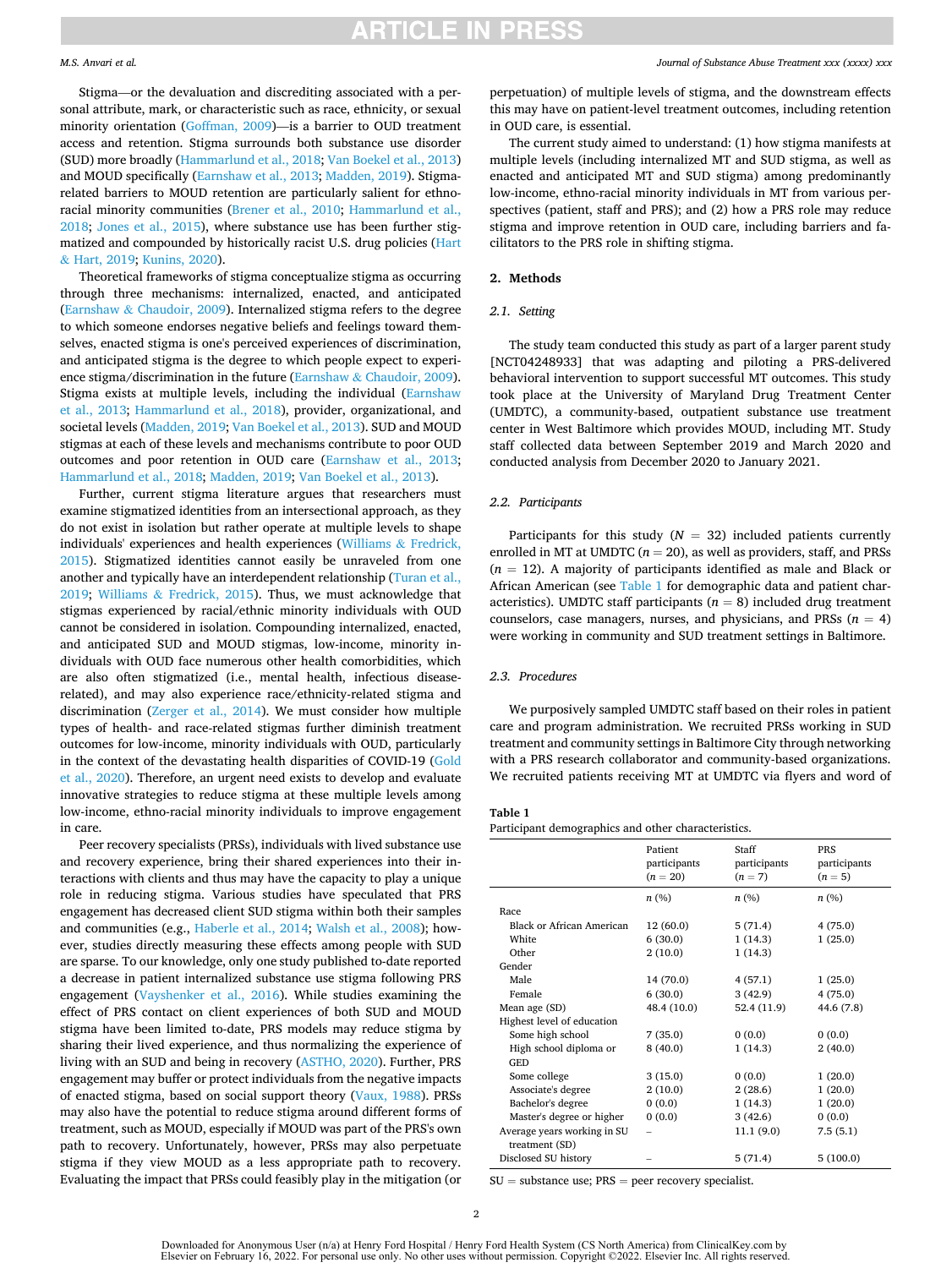#### *M.S. Anvari et al.*

mouth, as well as referrals by treatment program staff who identified patients who were both struggling and consistent with MT adherence to receive feedback from both perspectives.

The study gave all participants the option of participating in focus groups  $(n = 22)$  or individual interviews  $(n = 10)$  to accommodate varying work schedules and personal preference given the sensitive nature of the proposed topics, which was in alignment with stakeholder feedback. The study audio recorded interviews and focus groups; all participants provided informed consent, which included permission for audio recording. Participants chose to participate in a focus group or individual interview, but could not participate in both. Patients only participated in focus groups with other patients, and staff and PRSs participated in focus groups together. Four focus groups took place with a maximum of six participants each. The study provided all participants a \$25 gift card compensation for their participation.

The University of Maryland, College Park IRB reviewed and approved all study procedures, with an Authorization Agreement (IAA) approved by the University of Maryland, Baltimore.

#### *2.4. Qualitative analysis*

Local key stakeholders, including a PRS on our team, informed interview guide adaptation, which was iteratively adapted throughout the study based on feedback from participants. Study staff transcribed and de-identified all recordings and reviewed them for accuracy. For this analysis, we focused on how stigma manifests at multiple levels and feedback on how a PRS could shift stigma. Using thematic analysis, the coding team iteratively developed a codebook outlining themes, subthemes, and definitions in the transcripts and modified the codebook as new concepts arose ([Boyatzis, 1998\)](#page-7-0). The coding team used rapid qualitative analysis methods, modeled after [Gale et al. \(2019\)](#page-7-0) who observed consistent findings among traditional, in-depth, and rapid analysis. One coder initially reviewed and coded each transcript for stigma-related themes. Then, a second member of the study team coded each excerpt from the first round at the node-level. A third, a doctoral student arbiter, reviewed all codes. The coding team met weekly to discuss findings and resolve questions and discrepancies.

#### **3. Results**

Several themes emerged from the patient, staff, and PRS interviews and focus groups, following our two primary study aims: (1) to understand how MT and SUD stigmas manifest among low-income, minority individuals in MT at multiple levels through enacted, internalized, and anticipated stigma mechanisms; and (2) to understand if/how a PRS role may reduce stigma and improve retention in care, including barriers and facilitators to the PRS role in shifting stigma. Participants described internalized and enacted MT and SUD stigma at the patient, organizational, and societal levels (see  $Fig. 1$ ) as barriers to reaching successful treatment outcomes (Aim 1). Participants expressed that working with a

PRS may reduce stigma and improve retention in care through qualities unique to the PRS role, as well as through PRS actions/behaviors (Aim 2). However, participants noted that the PRS having a different recovery pathway may contribute to stigma experienced by the patient, which could in turn act as a barrier to a PRS reducing stigma and improving retention in care (Aim 2).

#### *3.1. Aim 1: how stigma manifests among individuals in methadone treatment from patient, staff, and PRS perspectives*

#### *3.1.1. Internalized SUD and MT stigma*

Patient participants described their experiences of internalized stigma surrounding both their own SUD and receiving MT treatment—both of which acted as barriers to successful treatment outcomes. Patients shared negative views of themselves as a result of their substance use. For instance, one patient participant reflected on his belief that, due to his substance use history, he had "ruined" his brain and "[will] never fix it, which is pretty sad." Patients described feeling abnormal as a result of their substance use and that they hoped to be "normal" through receiving treatment.

In addition to negative views about oneself as a result of their SUD, patients also shared negative attitudes toward themselves regarding use of MT. For instance, one patient stated that he felt that it "sucks that a guy like me needs that [methadone]." Another patient shared the feeling that taking methadone meant that he was still using drugs:

*So, I just went from one drug to the other drug and then the methadone itself is a drug. They tell me it's a pain reliever, or blocker. What is it blocking?* 

– [Patient Participant, Black, mid-50s]

Providers and staff also shared a perspective that acknowledged internalized MT stigma among their patients. For instance, one provider shared how they could see societal stigma toward MT internalized in their patients:

*It's the stigma of society…I've had some client[s] that was bouncing back into society. You look at this person, you would never know they got high. But in their mind, they always felt less than … people would plant the seed that if you're on prescribed medication, you still getting high…it's the stigma that has to be broken.* 

– [PRS Participant, Black, early 60s]

Other staff members echoed this sentiment, stating that some of their patients "worry that they won't be accepted and wonder if they're, especially when it comes to the self-help groups, whether they're still really clean."

#### *3.1.2. Enacted and anticipated stigmas*

Participants described enacted and anticipated stigmas, for both SUD



**Fig. 1.** Identified levels of stigma.

Note. <sup>a</sup>Indicates SUD stigma, <sup>b</sup>Indicates MOUD stigma.

Downloaded for Anonymous User (n/a) at Henry Ford Hospital / Henry Ford Health System (CS North America) from ClinicalKey.com by<br>Elsevier on February 16, 2022. For personal use only. No other uses without permission. Copyr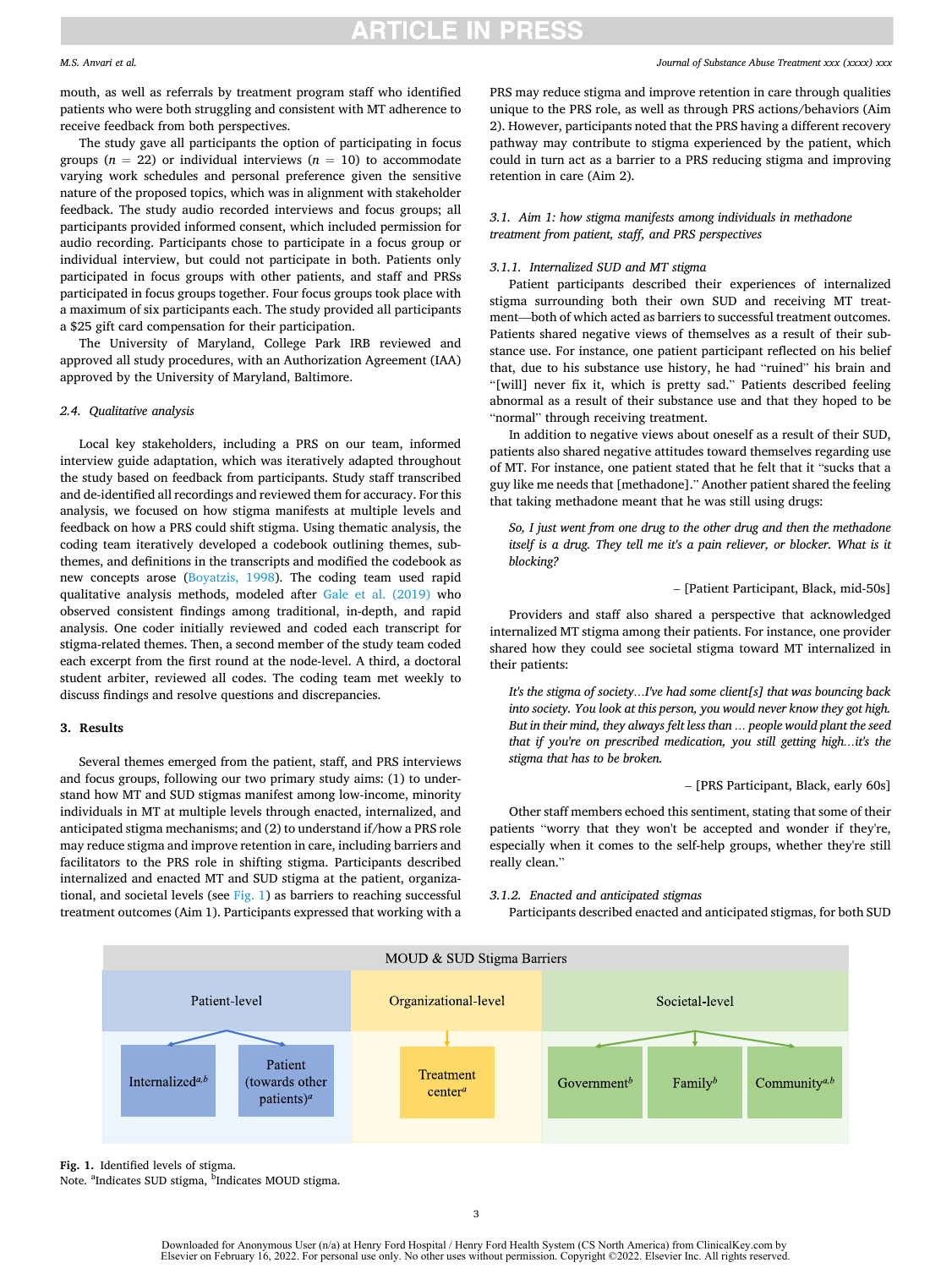#### *M.S. Anvari et al.*

and MT, at multiple levels, including at the patient level, provider/staff level, within institutions (e.g., the treatment center), and broader societal, political and cultural levels.

*3.1.2.1. Patient-level enacted SUD/MT stigma.* Patient participants on an abstinence-based recovery pathway perpetuated stigmatizing views toward other patients who received MT services while remaining in active use. One such patient participant described other patients who still use as "their willpower not being strong enough," and not caring to get well. Other participants described their belief that patients on MT who are still in active use only use MT as a "gate shot" (i.e., using MT to avoid withdrawal-related illness), and that this was an inappropriate use of MT.

*3.1.2.2. Provider/staff-level enacted SUD/MT stigma.* Patients and staff described stigmas perpetuated by staff and through policies at the treatment center. One patient described feeling as though they were being nitpicked and labeled as "incompliant," due to loitering and parking issues, which made it hard for them to move forward in treatment. Multiple patient participants discussed experiences with one counselor who continuously referred to patients as "junkies."

*3.1.2.3. Familial-level enacted MT stigma.* Patient participants described that their families' stigmatizing views toward their engagement in MT was a barrier to treatment/reaching their goals. One patient participant described their family encouraging them to discontinue treatment due to their negative attitude toward MT:

*I was staying with my daughter. I was going through a whole lot of stuff. And, my daughter, she wanted me to get off methadone, and she said it wasn't a good idea and, you know, and I was doing it, you know, just because I was just hearing her voice.* 

– [Patient participant, White, mid-30s]

*3.1.2.4. Community-level enacted stigmas.* Participants described stigmas toward low socio-economic status, racial/ethnic minority status, MT, and SUD as existing at the general society level and within the government (i.e., officials holding stigmatizing views). Further explaning the stigma toward MT, one staff participant described an unfair image being painted of patients:

*It's not a real image of what methadone and that's what only thing that people zoom in on. They zoom in on the negatives of the city where there's so much positive good stuff that goes on. They zoom in on the person you see noddin' but in reality, the person that's sitting beside you at that job may also be on methadone. You just don't know about that. So, you're only seeing part of it.* 

– [Staff Participant, Black, early-50s]

Another staff participant described how these various stigmas compound one another, creating an overwhelming experience for patients to handle:

*There just so, so many layers of stigma that can be attached to basically being a poor person of color in Baltimore City with a heroin addiction. And if you add, you know, trauma, you know, suffering any kind of violence or exposure to violence, you know, on top of that, it's a lot for any one person to handle.* 

– [Staff Participant, White, late 20s]

One participant also identified the role of government officials in contributing to misinformation as a factor in perpetuating MT stigma within Baltimore City:

*Speaking of stigma, we once had a mayor that got on television and said everybody who's noddin down the market is on methadone. The leader of our city, uninformed people who's watching her on television…Guess what their perception is now? And it's totally wrong. That's miseducation… that's what this is all about to me.* 

– [Staff Participant, Black, early-50s]

*3.2. Aim 2: perspectives on how a PRS could shift stigma* 

#### *3.2.1. Peer qualities that could impact stigma*

Staff and patient participants described potential qualities in a PRS that may shift multiple forms of stigma, including shared experience, particularly when the peer and patient have similar paths to recovery, and specific peer behaviors that could support shifting stigma.

*3.2.1.1. Shared experience: normalization.* The shared experience between PRS and patient may normalize the MT and SUD experience and can give the peer credibility such that they will not make a patient feel judged:

*Having a peer, there's just a certain level of credibility that's already there… being somebody with whom he could speak without necessarily being judged. And I think that that's another key thing about peers; is that I think there's this inherent understanding that there really isn't room for that it's a judgment free zone.* 

– [Staff Participant, White, late-20s]

One patient highlighted that a peer may be able to connect to the patient in ways that the counselor cannot due to having that shared experience:

*My counselor … she's never actually walked in my shoes. That's always, to me, always better when you have someone that's been there, that you can relate to on a deeper level when it comes to addiction because there's so many facets to this thing and it's not just one, it's not black and white. So, I think that would be a good thing … a peer probably could reach the client in places that a counselor may not* 

– [Patient Participant, Black, early-50s]

#### *3.2.2. Peer actions/behaviors*

Staff and patient participants described how the peer could potentially impact stigma at multiple levels.

*3.2.2.1. Supporting clients and other treatment team members.* Peers can support patients by creating healthy relationships with them and creating open spaces where patients can disclose information safely due to lack of judgment. Many of the patients do not have safe spaces like this outside of the clinic; thus, having peers who support them in this way may keep them engaged in treatment:

*I think having healthy relationships which many people do not have outside of here is one piece that keeps them coming back. They feel safe here, they're able to come and even disclose information that they may not disclose anywhere else because, you know, speak openly and feel safe in doing so.* 

– [Staff Participant, Black, early-50s]

*3.2.2.2. Dispel myths and stigma.* Many patients may come into MT with very little information on what to expect, or with misunderstandings of or myths surrounding MT. Staff participants described an opportunity for patients to receive quality information from peers once they come into treatment and, thus, reduce miseducation, stigma, and confusion: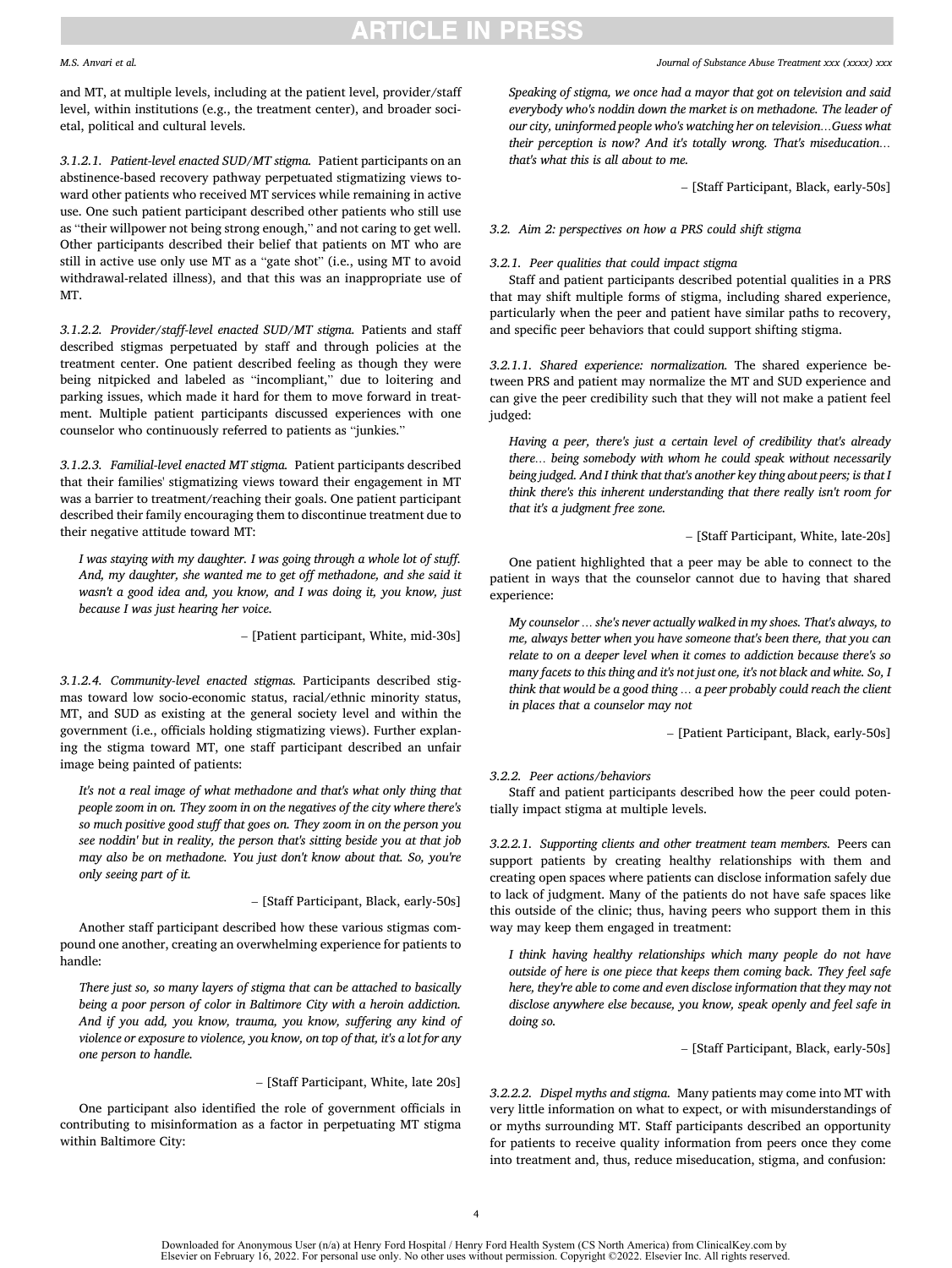*It's about education first and helping them relate to what's going on. Because they just don't understand and what they do understand, they don't understand. And they've got to understand information. And that's confusion. That's confusion right there.* 

– [Staff Participant, Black, early-50s]

*3.2.2.3. Shift organizational stigma.* Having peers working within the context of MT treatment programs may help in shifting the stigma that exists within the organization itself by seeing someone in recovery contribute to the organization. Further, peers directly support staff, which may help to alleviate stigma toward people in recovery, and in turn, the staff aid the peers by giving them responsibilities that benefit the organization:

*It reduces stigma within the organization because now clinicians, regardless of their own internal bias, are seeing that people with lived experience are benefiting to the organization, which creates opportunity for the clients to have a beneficial contribution.* 

– [PRS Participant, White, early-30s]

#### *3.2.3. Barriers to PRSs shifting stigma*

One patient participant noted that there may be "differences in recovery paths" between the peers and the patients. These differences could cause the patient to feel that the peer is "looking down on [them]" and could potentially cause the patient to "close right up like a book" or be less open during sessions. Indeed, patients and PRSs having different recovery pathways may amplify stigma and be a barrier to how a PRS may provide supportive, nonjudgmental services.

#### **4. Discussion**

The overall aim of this study was to understand how stigmas manifest at multiple levels among low-income, minority individuals in MT and to gather feedback on how a PRS role may impact stigma. Findings highlight how MT and SUD stigmas exist at multiple levels and serve as barriers to reaching successful MT outcomes. Participants described both internalized and enacted MT and SUD stigmas, and their roles in hindering patients' recovery progress. Participants shared that PRSs may be able to shift stigma and remove barriers to treatment through their shared experience. Participants identified various qualities and acts/ behaviors that may help reduce stigma among patients, and potential barriers when the PRS and client have different pathways to recovery. Findings suggest that future work should continue to explore how PRSintegration in treatment teams can decrease organizational stigma.

SUD and MT stigma exist at multiple levels, including internalized within the self, among providers, and patients' communities and families. These results are in line with previous qualitative research that identified enacted and anticipated stigma against SUD and MT from friends and family, coworkers and employers, and health care workers ([Earnshaw et al., 2013](#page-7-0)), as well as stigma toward MT, wherein patients receiving MT treatment are stigmatized as still using drugs ([Madden,](#page-7-0)  [2019\)](#page-7-0). This study also highlights patient internalized SUD and MT stigma, and how these stigmas may act as barriers to patients' treatment goals. Previous research has examined whether enacted and internalized SUD stigma predict treatment behaviors ([Brener et al., 2010; Hammar](#page-7-0)[lund et al., 2018\)](#page-7-0) and has found that perceptions of discrimination predicted treatment dropout, as well as mixed findings on whether stigma influences treatment seeking. However, little research has examined how these barriers continue to persist throughout treatment to affect retention in MT care. Participants in this study described their perception that MT stigma followed them throughout their treatment experience; some patient participants described feeling as though they were still using drugs due to the conceptualization of MT as just a

#### *Journal of Substance Abuse Treatment xxx (xxxx) xxx*

substance substitution. Similarly, participants described feeling as though they were still perceived by community members as being in active addiction due to receiving MT.

The experiences of MT and SUD stigma that participants in this study described are similar to the levels of stigma reported in qualitative studies with predominately White samples, including at the societal level [\(Browne et al., 2016](#page-7-0)) and institutional level (e.g., health care systems; [Murney et al., 2020](#page-8-0)), and how these stigmas act as barriers to entering and/or staying in MT. Nonetheless, these stigmas are also more pervasive when coupled with ethnoracial discrimination and cultural misunderstandings. Racial discrimination by health care providers is more commonly experienced by people who receive MT vs. other MOUD (Pro & [Zaller, 2020\)](#page-8-0). Furthermore, MT is often portrayed using images of Black individuals who use heroin and are involved in criminal behavior, which creates challenges related to engagement and retention for people experiencing multiple sources of marginalization [\(Goedel](#page-7-0)  [et al., 2020\)](#page-7-0). Indeed, when understanding how MT and SUD stigmas affect MT/SUD treatment experiences among racial-ethnic minority populations, an intersectional lens helps to take into account the various other forms of discrimination and health care discrepancies that these populations face. Further, more work needs to be done to understand other factors that may impact the effects of SUD and MOUD stigmas on treatment outcomes, such as frequency of discriminative/stigmatizing experiences, and the degree of internalization following stigmatizing experiences.

Working with a PRS may increase accessibility to SUD treatment services in underserved, low-income, minority populations, while also reducing the stigma-related barriers that participants in this study identified. Participants revealed that PRS-shared experience with substance use and recovery may act to normalize and destigmatize substance use, thus, shifting patient internalized stigma, particularly when aligned on shared recovery pathways. Moreover, participants described that, through having an interventionist who is in long-term recovery themselves, they would be able to look to this person as inspiration for steps they may take in their own life. Of note, participants also described that integrating PRSs into treatment centers may shift organizational stigma toward SUD, which has been reported as a barrier to treatment ([Van Boekel et al., 2013\)](#page-8-0), through modeling what persons in long-term recovery may contribute to the workplace. Evaluating the effects of PRS interventions on stigma at these multiple levels is an important area of future research. Further, future research should aim to understand the limitations of PRS interventions for shifting stigma, and in what scenarios other intervention strategies may be necessary, such as in addressing other systemic factors at organizational and societal levels.

This study takes a step toward gathering key stakeholder perspectives on stigma as a barrier to MT retention and how a PRS may support shifting stigma. With feedback that working with a PRS is perceived as having the capabilities to destigmatize substance use and MOUD care among clients in an MT program, this qualitative study has informed data collection for our ongoing work to evaluate a PRS-delivered behavioral activation (BA) intervention [NCT04248933]. Given that qualities unique to the PRS role, such as shared-experience, are perceived to be a key component of PRS interventions, additional work is needed to incorporate assessment of self-disclosures and clinical competency as part of evaluating the PRS role ([Kohrt et al., 2015](#page-7-0)). Further, future research should continue to specify aspects of the PRS role that may affect stigma-related outcomes and other patient-level outcomes, such as intervention/treatment retention, including both barriers and facilitators.

Future work should also gather additional stakeholder perspectives regarding the intersection between SUD and MT stigmas with other health-related stigmas and racial/ethnic discrimination. Though sparingly, participants described how these stigmas compound one another, similar to the syndemic effects that other barriers to MT have on one another ([Kleinman et al., 2020\)](#page-7-0). Yet a stronger focus on the intersection of SUD and MT stigmas with racial/ethnic discrimination is sorely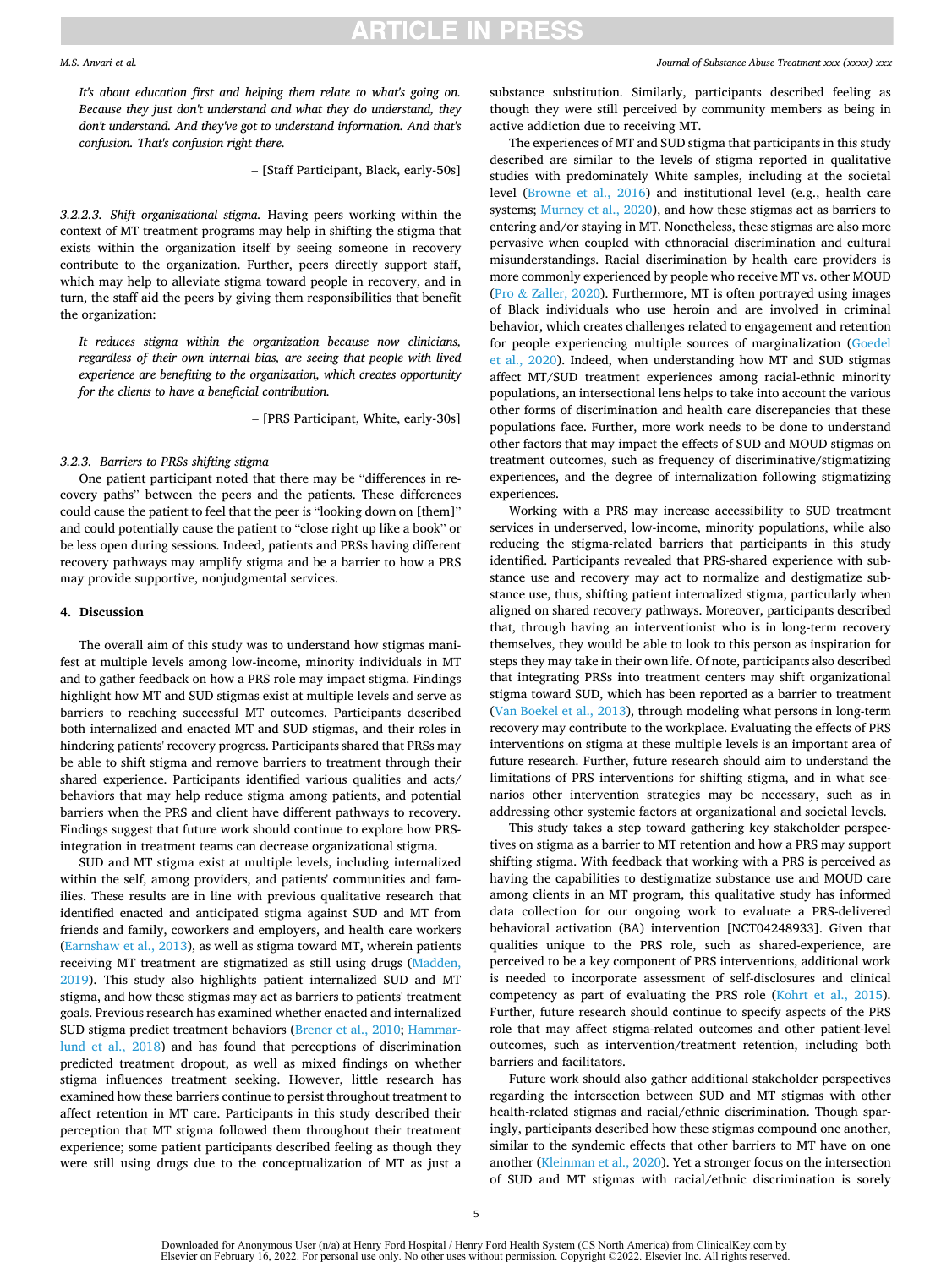#### <span id="page-7-0"></span>*M.S. Anvari et al.*

needed. The interview guide in this study did not probe on intersectionality specifically, which is an important immediate future direction of this work. To understand how to adapt a PRS intervention to shift MT and SUD stigma and promote retention in care, these multiple intersecting stigmas must be considered together.

#### *4.1. Limitations*

These results should be considered within the context of study limitations. While themes surrounding stigma emerged from qualitative interviews, this was a secondary analysis of a larger study focused on adapting BA for PRS delivery and barriers to MT retention. Additionally, we acknowledge that subjectivity exists in the definition of stigma; thus, what coders identified as stigma may differ from what patients feel as stigmatizing, which may also differ on a case-by-case basis. Coders' personal backgrounds may have affected what they defined as stigmatizing and influenced their coding. However, weekly meetings focused on resolving discrepancies and discussing perceptions to be as aligned as possible in what constituted stigma. While this framework informed our analysis, future research that uses the Stigma Mechanisms Framework (Earnshaw & Chaudoir, 2009) to design qualitative and quantitative assessment measures will be essential to further delineate anticipated and enacted stigmas. Finally, the study recruited study participants from a single treatment center in Baltimore and all received MT, which may impact generalizability.

#### *4.2. Conclusions*

Improving our understanding of the experiences of SUD and MOUD stigma within ethnoracial minority communities and identifying accessible intervention strategies using peer supports is critically important for improving engagement in care and care experiences for this population. Stigmas around SUD, OUD, and MT exist at multiple levels, which may act as barriers to engaging in and remaining adherent to MT. Moreover, results suggest that working with a PRS may offer a unique opportunity to shift stigma through normalization of SUD, modeling long-term recovery, as well as educating and supporting clients. However, a risk exists of peer stigmatization of clients who have different recovery pathways; future research should explore the importance of PRSs and their clients sharing recovery pathways and impacts on treatment outcomes. Future work is needed to rigorously evaluate how a PRS intervention can shift stigma at multiple levels.

#### **CRediT authorship contribution statement**

**Morgan S. Anvari:** Conceptualization, Methodology, Validation, Formal analysis, Writing – original draft, Project administration, Data curation, Visualization.

**Mary B. Kleinman:** Conceptualization, Methodology, Formal analysis, Project administration Writing – review  $\&$  editing.

**Ebonie C. Massey:** Formal analysis, Writing – original draft.

**Valerie D. Bradley:** Project administration, Writing – review & editing.

**Julia W. Felton:** Writing – review & editing, Supervision.

**Annabelle M. Belcher:** Writing – Review & Editing, Supervision. **Jessica F. Magidson:** Conceptualization, Writing – original draft, Writing, - review & editing, Supervision, Funding acquisition.

#### **Acknowledgements**

This research was funded by the National Institutes of Health HEAL Initiative Stigma Supplement (R61AT010799-01S2; PI: Magidson) part of a larger parent study also funded by the National Institutes of Health HEAL Initiative (1R61AT010799-01; PI: Magidson). The content is solely the responsibility of the authors and does not necessarily represent the official views of the National Institutes of Health.

#### *Journal of Substance Abuse Treatment xxx (xxxx) xxx*

#### **References**

- Association of State and Territorial Health Officials (ASTHO). (2020). The role of peer support in federally qualified health centers. https://www.astho.org/ASTHOBriefs/ [The-Role-of-Peer-Support-in-Federally-Qualified-Health-Centers/](https://www.astho.org/ASTHOBriefs/The-Role-of-Peer-Support-in-Federally-Qualified-Health-Centers/).
- Boyatzis, R. E. (1998). *[Transforming qualitative information: Thematic analysis and code](http://refhub.elsevier.com/S0740-5472(22)00003-4/rf202201150909001512) [development](http://refhub.elsevier.com/S0740-5472(22)00003-4/rf202201150909001512)*. sage.
- Brener, L., von Hippel, W., von Hippel, C., Resnick, I., & Treloar, C. (2010). Perceptions of discriminatory treatment by staff as predictors of drug treatment completion: Utility of a mixed methods approach. *Drug and Alcohol Review, 29*(5), 491–497. <https://doi.org/10.1111/j.1465-3362.2010.00173.x>
- Browne, T., Priester, M. A., Clone, S., Iachini, A., DeHart, D., & Hock, R. (2016). Barriers and facilitators to substance use treatment in the rural south: A qualitative study. *The Journal of Rural Health, 32*(1), 92–101.<https://doi.org/10.1111/jrh.12129>
- CDC. (2021). Drug Overdose Deaths in the U.S. Top 100,000 Annually. Centers for Disease Control and Prevention. Retrieved November 23, 2021, from [https://www.](https://www.cdc.gov/nchs/pressroom/nchs_press_releases/2021/20211117.htm)  [cdc.gov/nchs/pressroom/nchs\\_press\\_releases/2021/20211117.htm](https://www.cdc.gov/nchs/pressroom/nchs_press_releases/2021/20211117.htm).
- Earnshaw, V., Smith, L., & Copenhaver, M. (2013). Drug addiction stigma in the context of methadone maintenance therapy: An investigation into understudied sources of stigma. *International Journal of Mental Health and Addiction, 11*(1), 110–122. [https://](https://doi.org/10.1007/s11469-012-9402-5)  [doi.org/10.1007/s11469-012-9402-5](https://doi.org/10.1007/s11469-012-9402-5)
- Earnshaw, V. A., & Chaudoir, S. R. (2009). From conceptualizing to measuring HIV stigma: A review of HIV stigma mechanism measures. *AIDS and Behavior, 13*(6), 1160–1177.<https://doi.org/10.1007/s10461-009-9593-3>
- Gale, R. C., Wu, J., Erhardt, T., Bounthavong, M., Reardon, C. M., Damschroder, L. J., & Midboe, A. M. (2019). Comparison of rapid vs in-depth qualitative analytic methods from a process evaluation of academic detailing in the veterans health administration. *Implementation Science, 14*(1), 1–12. [https://doi.org/10.1186/](https://doi.org/10.1186/s13012-019-0853-y) s13012-019-0853
- Goedel, W. C., Shapiro, A., Cerdá, M., Tsai, J. W., Hadland, S. E., & Marshall, B. D. (2020). Association of racial/ethnic segregation with treatment capacity for opioid use disorder in counties in the United States. *JAMA Network Open, 3*(4), Article e203711. <https://doi.org/10.1001/jamanetworkopen.2020.3711>
- Goffman, E. (2009). *[Stigma: Notes on the management of spoiled identity](http://refhub.elsevier.com/S0740-5472(22)00003-4/rf202201150909579763)*. Simon and [Schuster](http://refhub.elsevier.com/S0740-5472(22)00003-4/rf202201150909579763).
- Gold, J. A., Wong, K. K., Szablewski, C. M., Patel, P. R., Rossow, J., Da Silva, J., & Jackson, B. R. (2020). Characteristics and clinical outcomes of adult patients hospitalized with COVID-19—Georgia, March 2020. *Morbidity and Mortality Weekly Report, 69*(18), 545. <https://doi.org/10.15585/mmwr.mm6918e1externalicon>
- Haberle, B. J., Conway, S., Valentine, P., Evans, A. C., White, W. L., & Davidson, L. (2014). The recovery community center: A new model for volunteer peer support to promote recovery. *Journal of Groups in Addiction & Recovery, 9*(3), 257–270. [https://](https://doi.org/10.1080/1556035X.2014.940769)  [doi.org/10.1080/1556035X.2014.940769](https://doi.org/10.1080/1556035X.2014.940769)
- Hammarlund, R., Crapanzano, K. A., Luce, L., Mulligan, L., & Ward, K. M. (2018). Review of the effects of self-stigma and perceived social stigma on the treatment-seeking decisions of individuals with drug-and alcohol-use disorders. *Substance Abuse and Rehabilitation, 9*, 115. <https://doi.org/10.2147/SAR.S183256>
- Hart, C. L., & Hart, M. Z. (2019). Opioid crisis: Another mechanism used to perpetuate American racism. *Cultural Diversity and Ethnic Minority Psychology, 25*(1), 6–11. <https://doi.org/10.1037/cdp0000260>
- James, K., & Jordan, A. (2018). The Opioid Crisis in Black Communities. *The Journal of law, medicine & ethics : a journal of the American Society of Law, Medicine & Ethics, 46*  (2), 404-421. https://doi.org/10.1177/10731105187
- Jones, L. V., Hopson, L., Warner, L., Hardiman, E. R., & James, T. (2015). A qualitative study of black women's experiences in drug abuse and mental health services. *Affilia, 30*(1), 68–82.<https://doi.org/10.1177/0886109914531957>
- Khatri, U. G., Pizzicato, L. N., Viner, K., Bobyock, E., Sun, M., Meisel, Z. F., & South, E. C. (2021). Racial/ethnic disparities in unintentional fatal and nonfatal emergency medical services–attended opioid overdoses during the COVID-19 pandemic in Philadelphia. *JAMA Network Open, 4*(1), e2034878. [https://doi.org/10.1001/](https://doi.org/10.1001/jamanetworkopen.2020.34878) [jamanetworkopen.2020.34878](https://doi.org/10.1001/jamanetworkopen.2020.34878)
- [Kleinman, M. B., Seitz-Brown, C. J., Bradley, V., Tralka, H., Anvari, M., Cole, T.,](http://refhub.elsevier.com/S0740-5472(22)00003-4/rf202201150911103700) … [Magidson, J. F. \(2020\). Syndemic barriers to successful treatment outcomes for](http://refhub.elsevier.com/S0740-5472(22)00003-4/rf202201150911103700) [individuals receiving medication for opioid use disorder \[Abstract\].](http://refhub.elsevier.com/S0740-5472(22)00003-4/rf202201150911103700) *Addiction Science & [Clinical Practice, 15](http://refhub.elsevier.com/S0740-5472(22)00003-4/rf202201150911103700)*(Suppl. 2), 35.
- Kohrt, B. A., Jordans, M. J., Rai, S., Shrestha, P., Luitel, N. P., Ramaiya, M. K.Patel, V., … (2015). Therapist competence in global mental health: Development of the ENhancing assessment of common therapeutic factors (ENACT) rating scale. *Behaviour Research and Therapy, 69*, 11–21. [https://doi.org/10.1016/j.](https://doi.org/10.1016/j.brat.2015.03.009) [brat.2015.03.009](https://doi.org/10.1016/j.brat.2015.03.009)
- Kunins, H. V. (2020). Structural racism and the opioid overdose epidemic: The need for antiracist public health practice. *Journal of Public Health Management and Practice, 26*  (3), 201–205.<https://doi.org/10.1097/PHH.0000000000001168>
- [Larochelle, M. R., Slavova, S., Root, E. D., Feaster, D. J., Ward, P. J., Selk, S. C.](http://refhub.elsevier.com/S0740-5472(22)00003-4/rf202201150907323764) Samet, J. H., ... (2021). Disparities in opioid overdose death trends by race, ethnicity, 2018–[2019, from the HEALing communities study.](http://refhub.elsevier.com/S0740-5472(22)00003-4/rf202201150907323764) *American Journal of [Public Health, 111](http://refhub.elsevier.com/S0740-5472(22)00003-4/rf202201150907323764)*(10), 1851–1854.
- Madden, E. F. (2019). Intervention stigma: How medication-assisted treatment marginalizes patients and providers. *Social Science & Medicine, 232*, 324–331. <https://doi.org/10.1016/j.socscimed.2019.05.027>
- Manhapra, A., Petrakis, I., & Rosenheck, R. (2017). Three-year retention in buprenorphine treatment for opioid use disorder nationally in the veterans health administration. *The American Journal on Addictions, 26*(6), 572–580. [https://doi.org/](https://doi.org/10.1111/ajad.12553)  [10.1111/ajad.12553](https://doi.org/10.1111/ajad.12553)